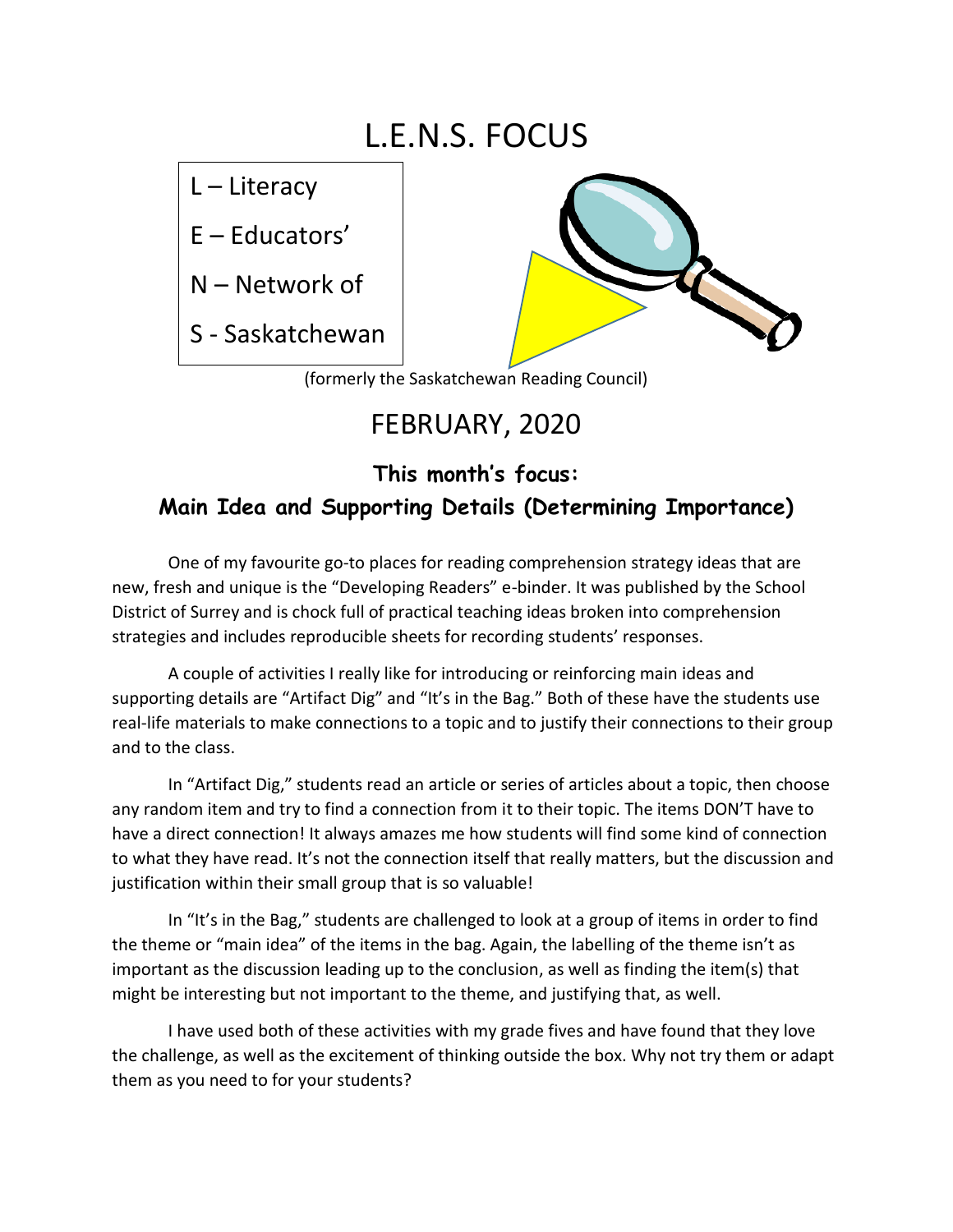Developing Readers

## **Artifact Dig**

| <b>Targeted Cognitive Processes</b><br>Setting a Furpose:<br>切<br>Adecising Background Knowledge<br>Monitoring Comprehension<br>Determining What's hopertuni-<br>Making Informatic<br>п<br>Θ<br>Vismillough<br>Synthesizing and Evaluating<br>Making Connections | Use this Strategy<br><b>Hefore Reading</b><br>п<br>During Reading<br>n.<br>M After Reading |
|------------------------------------------------------------------------------------------------------------------------------------------------------------------------------------------------------------------------------------------------------------------|--------------------------------------------------------------------------------------------|
|------------------------------------------------------------------------------------------------------------------------------------------------------------------------------------------------------------------------------------------------------------------|--------------------------------------------------------------------------------------------|

Artifact Dig is a post-reading strategy that actively engages students in discussion and reflection about information that has been read. Students use artifacts to reflect on their reading material and to discuss reactions and connections between the new information they are learning and that which they already know.

### **Steps**

- 1. In preparation, before the class begins, select a number of artifacts that represent various aspects of the content in the reading material. Have enough artifacts so that one artifact can be selected by a group of 4-6 students. (Note: It is not necessary for the artifacts to be literally or directly connected to the content. In fact, the greater the discrepancy between content and artifact, the more thinking and fun there is to be had.)
- 2. During the lesson, organize students into small groups of 4 to 6. Each group sends a representative to "dig" through the collection of artifacts and to select one.
- 3. Groups summarize the reading material and make connections between their artifacts and the content of material they read.
- 4. Groups share their artifacts, summaries and connections with the class.

Developing Readers / School District 36, Surrey

95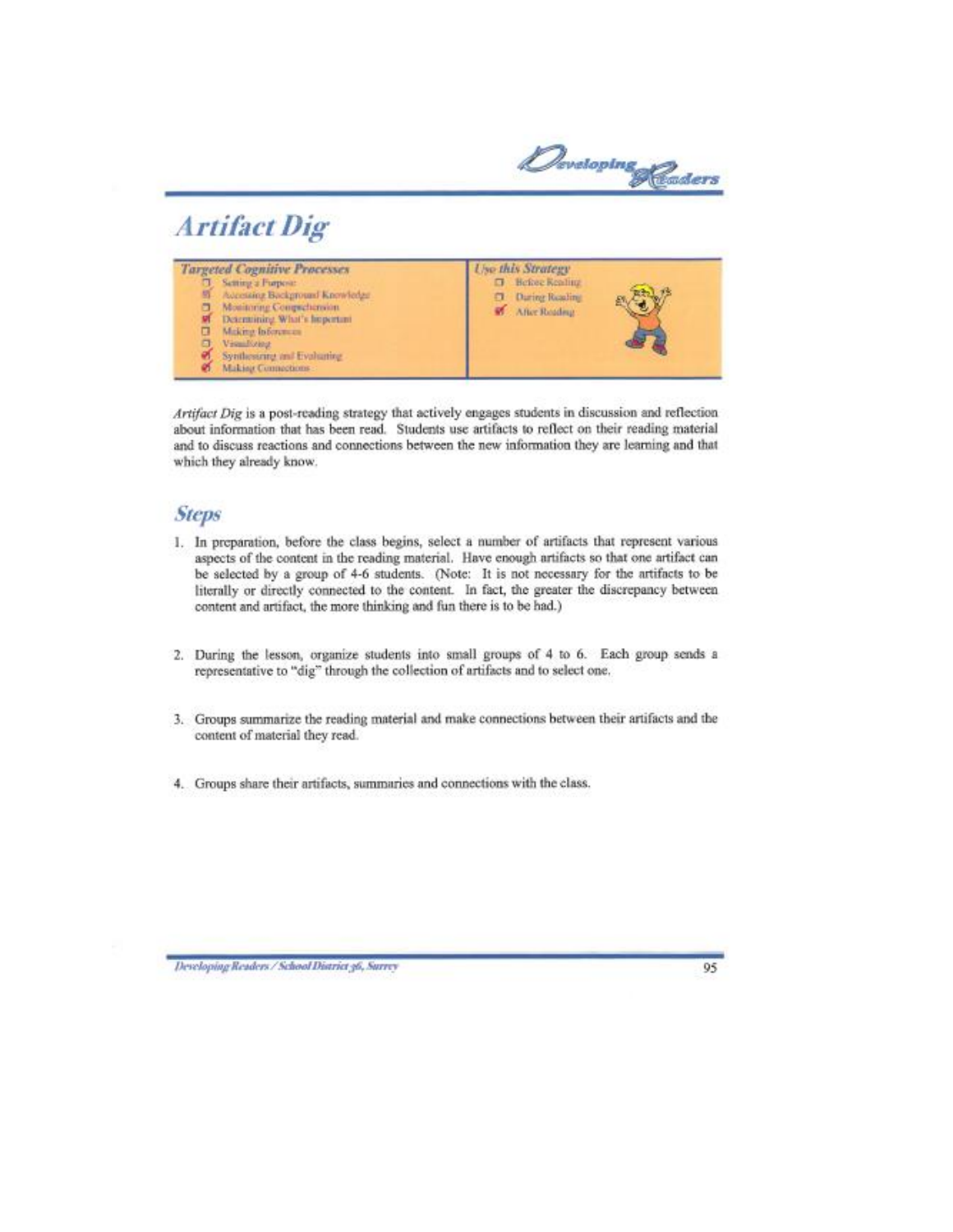Developing Readers

# **Artifact Dig**

Complete each section below by:

- . summarizing what you read in point form
- making connections between your artifact and the reading material



Developing Readers / School District 36, Surrey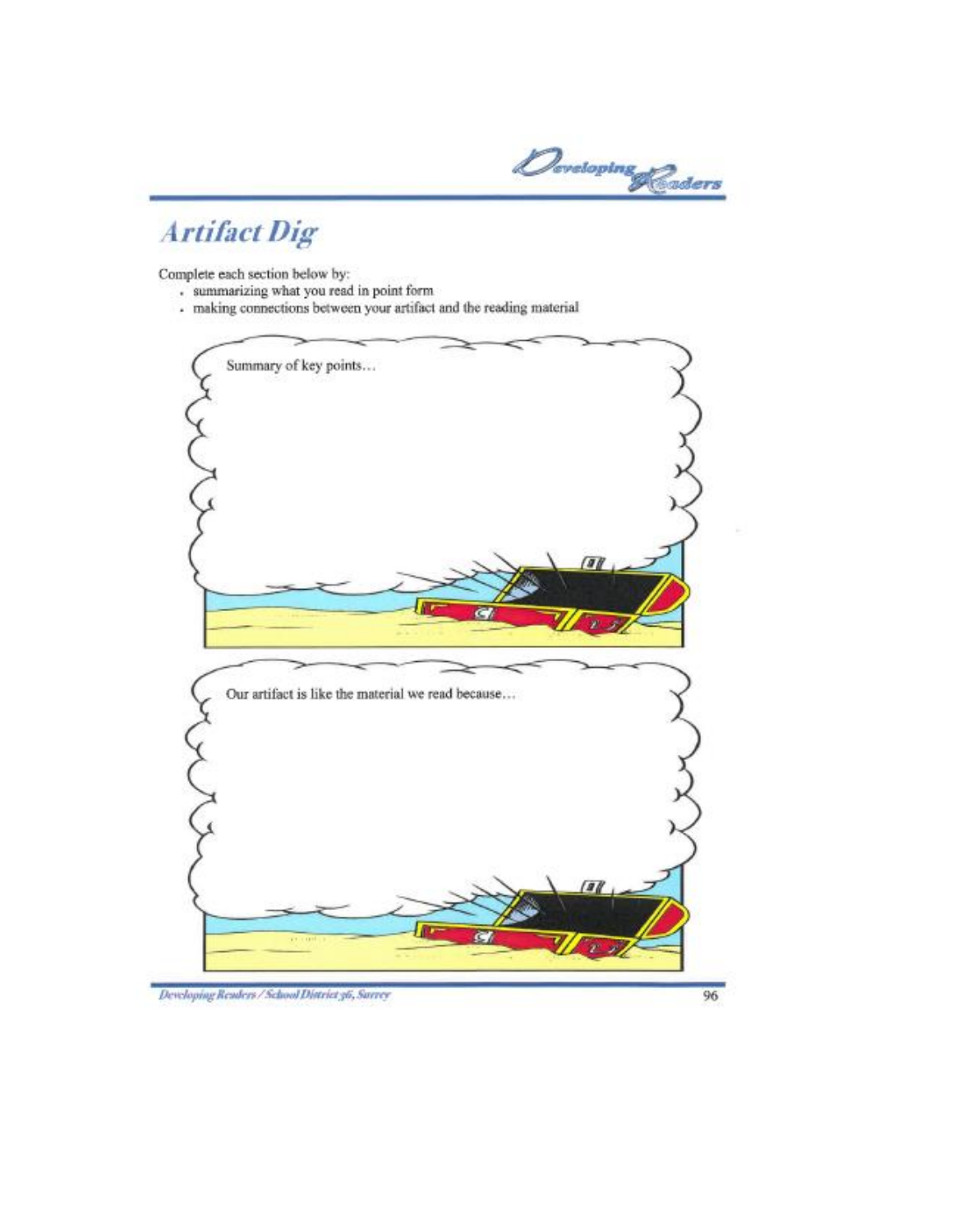Developing Readers

## In the Bag

| <b>Use this Strategy</b><br><b>Targeted Cognitive Processes</b><br>Before Reading<br>Setting a Purpose<br>w<br>Accessing Background Knowledge<br>▫<br>During Reading<br>o<br>α<br>Montoring Congrenetsson<br>After Reading<br>a.<br>s<br>Determining What's Important<br>Making Inferences.<br>σ<br>п<br>Visualting<br>Syntheoroug and Evaluating<br>о<br>α<br>Making Creincritors |
|------------------------------------------------------------------------------------------------------------------------------------------------------------------------------------------------------------------------------------------------------------------------------------------------------------------------------------------------------------------------------------|
|------------------------------------------------------------------------------------------------------------------------------------------------------------------------------------------------------------------------------------------------------------------------------------------------------------------------------------------------------------------------------------|

Determining what's important in nonfiction is central to understanding text, yet deciding what ideas are essential can be challenging when students are presented with reading material that is full of information, ideas and concepts. In the Bag is a pre-reading strategy aimed at helping students differentiate between what's important and what's not important by sorting and classifying physical items prior to reading. Using thematically linked objects gathered by the teacher, students are encouraged to focus on the purpose of their task and to determine the importance of the information based on this purpose.

#### **Steps**

- 1. Prior to meeting with the class, prepare several "theme bags" in clear plastic baggies. The bags should be filled with items that have a consistent theme or "big idea" (e.g., first aid kit, healthy food, school supplies, etc.). Although the items in the bag should be thematically linked, include a few "red herrings"; these may be somewhat related or completely unrelated.
- 2. Explain to students that in order to make sense of dense text, readers must sort and classify the material they read. Rather than immediately beginning with text, however, they are going to "practice" sorting and organizing the contents of a special bag you prepared.
- 3. Distribute theme bags to pairs or small groups of students. Before directing students to complete the following task, "set a purpose" that is directly connected to the contents of the bag. For example, if the bag contains items commonly found in a first aid kit, the purpose could be to sort and categorize items found in a first aid kit prepared for a day-hike.
- 4. Students explore the contents of the bag and sort the items into two categories:
	- $\checkmark$  Important Related to the purpose of the task
	- $\checkmark$  Interesting But not related to the purpose of the task
- 5. Students re-examine the items they deemed important. Using these items, students determine categories (big ideas - for example, "things that stop bleeding") for the items.
- 6. Using a graphic organizer (e.g., Shower of Stars or Two Column Notes), students organize and record their thinking (identify big ideas and itemize supporting details).
- 7. When students are ready to differentiate what's important and what's not important with text, refer to the activity on the following page ("Interesting or Important") for an example of how to approach the next instructional steps.

Developing Readers / School District 36, Surrey

126